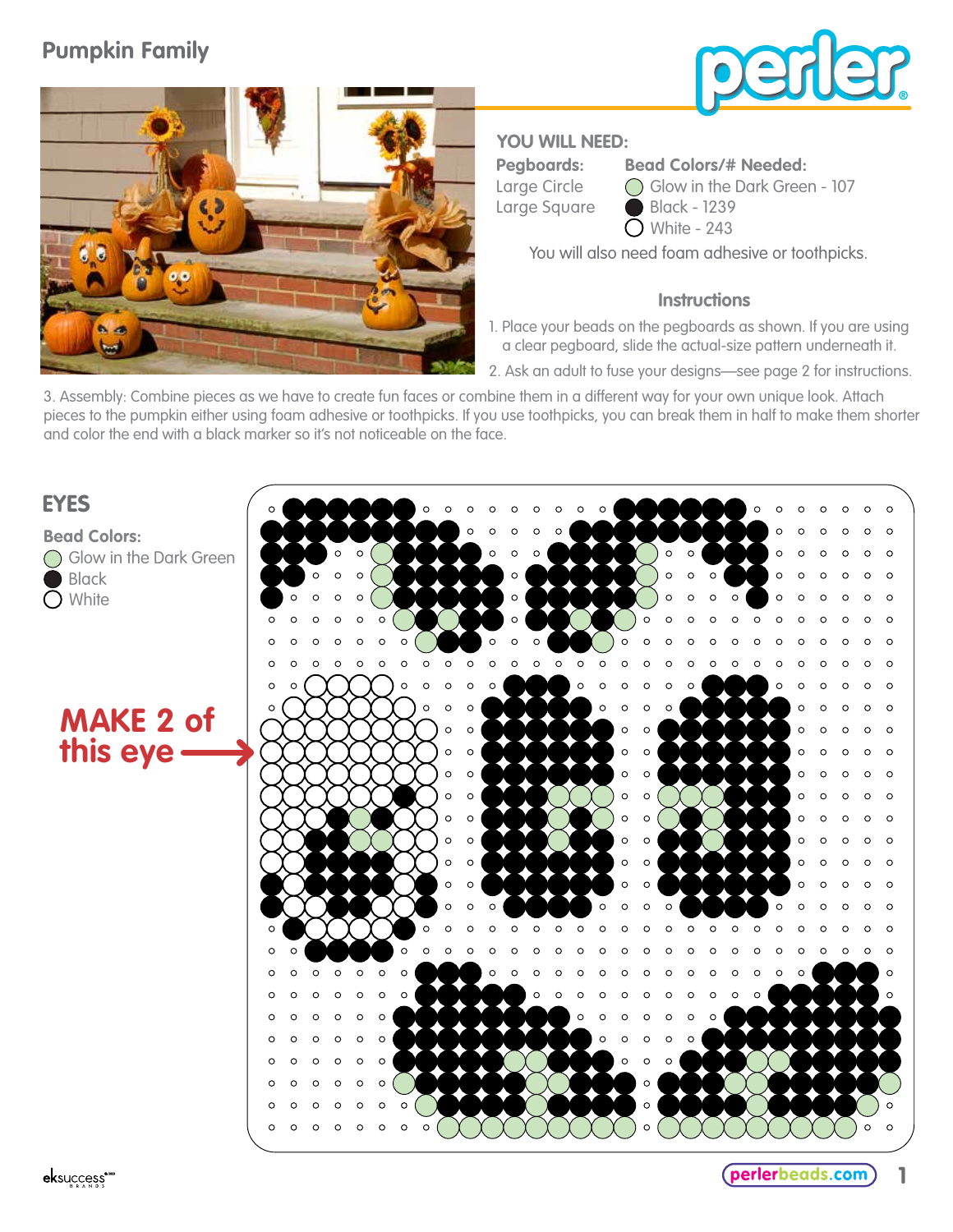



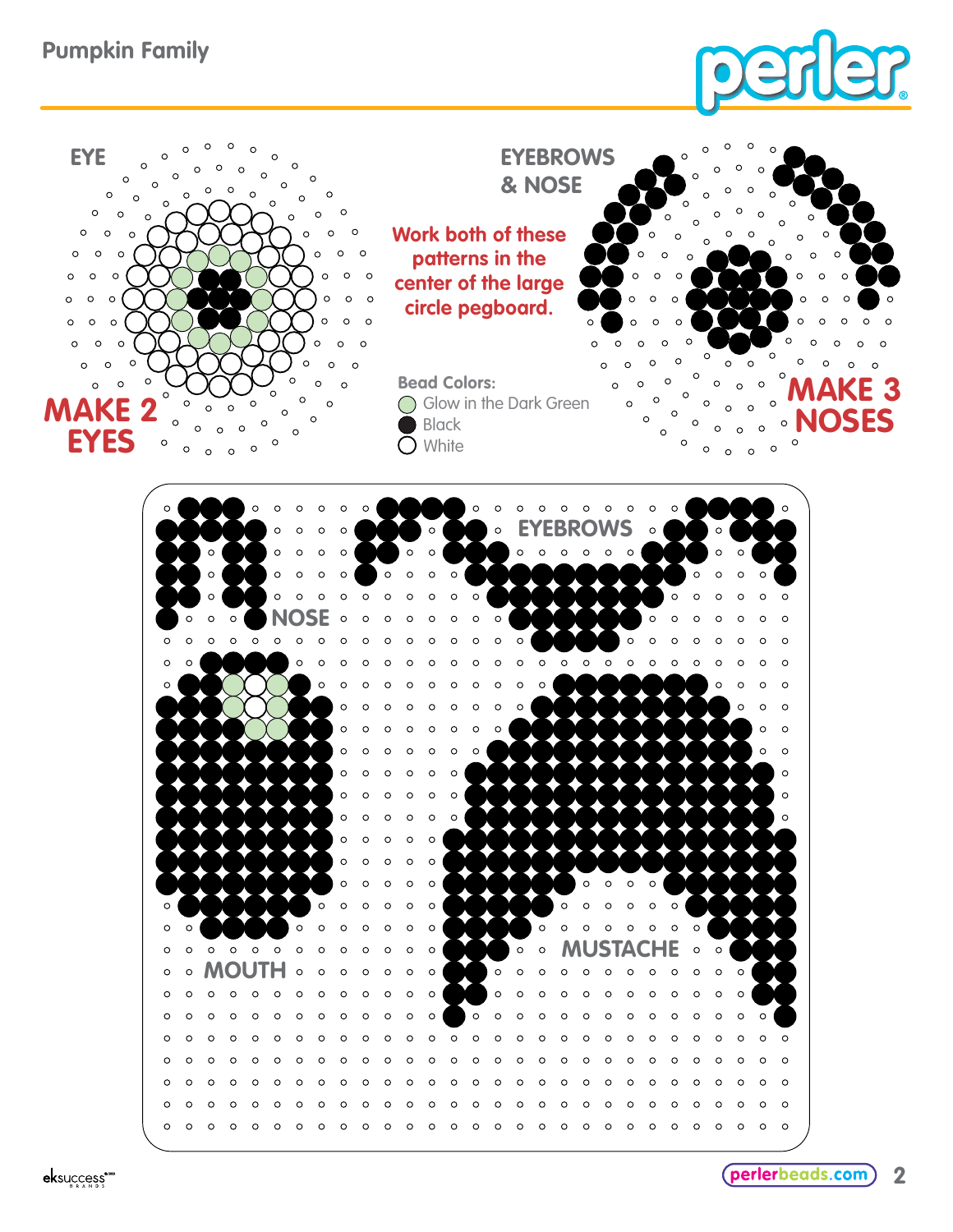# **Pumpkin Family**





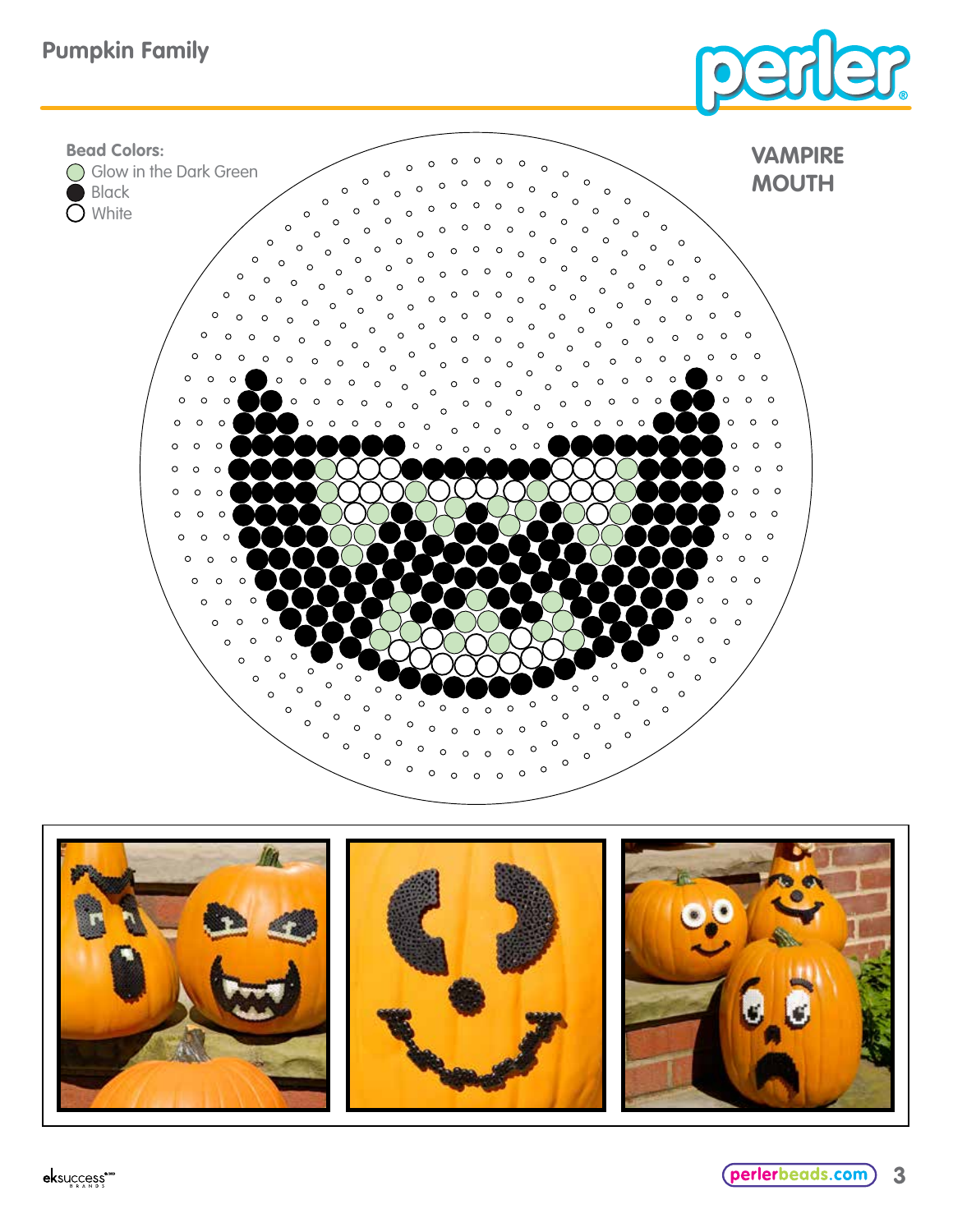